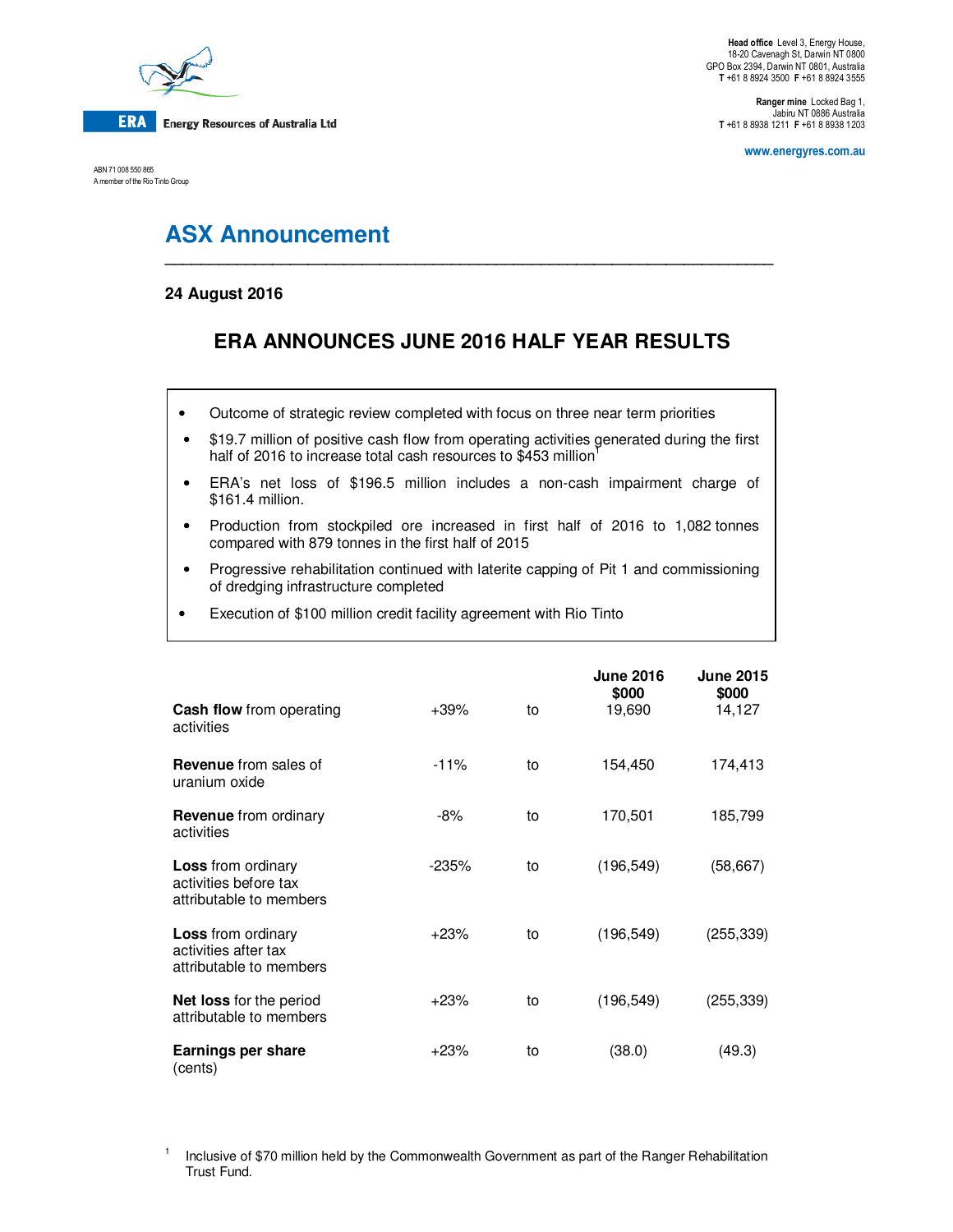

#### **Review of operations**

ERA generated positive cash flow from operating activities of \$19.7 million for the half-year ended 30 June 2016. This compares to positive cash flow from operating activities of \$14.1 million for the half-year ended 30 June 2015. This improvement is the result of a focus on maximising cash flow from the production of uranium oxide from stockpiled ore, together with lower expenditure on exploration and evaluation and increased other revenue.

ERA had total cash at bank of \$384 million at 30 June 2016 compared to \$365 million on 31 December 2015. In addition to cash at bank, ERA had \$70 million of cash held by the Commonwealth Government as part of the Ranger Rehabilitation Trust Fund at 30 June 2016, bringing total cash resources to \$453 million.

ERA's net loss after tax and impairment charge for the half-year ended 30 June 2016 was \$196.5 million compared with a net loss of \$255.3 million for the same period in 2015. The half-year ended 30 June 2016 included a non-cash impairment charge of \$161.4 million. This resulted from a continued decline in the uranium oxide price. The 30 June 2015 half-year net loss after tax included a non-cash charge for the write-down of ERA's deferred tax asset of \$196.7 million.

Uranium oxide production for the period was 1,082 tonnes. This compares to 879 tonnes of uranium oxide production for the 2015 half-year. All ore milled was taken from existing stockpiles. Production was favourably impacted by higher ore milled and higher recoveries.

Revenues from sales of uranium oxide were lower at \$154.4 million for the period compared to \$174.4 million for the June 2015 half-year. The revenue decline was driven by a decrease in sales volume and a lower realised sales price. This was partially offset by a favourable movement in the Australian/US dollar exchange rate.

Sales volume for the period was 1,148 tonnes, compared to 1,245 tonnes for the June 2015 half-year. Forecast sales in the second half of 2016 are expected to be broadly aligned to the first half of 2016.

The average realised sales price of uranium oxide for the June 2016 half-year was US\$44.68 per pound compared with US\$49.14 per pound for the corresponding period in 2015. For the June 2016 half-year, the average long-term uranium oxide price indicator was US\$42.67 per pound and the average spot price was US\$29.50 per pound, compared to US\$48.50 per pound and US\$37.33 per pound, respectively, for the same period in 2015.

As sales of uranium oxide are denominated in US dollars, the weakening of the Australian dollar has had a favourable impact on revenue when compared to 2015. The average Australian/US dollar exchange rate for the first half of 2016 was US73 cents compared to US77 cents in the first half of 2015.

Cash costs for the June 2016 half-year were lower than the corresponding period in 2015. Reduced expenditure on the Ranger 3 Deeps project was offset by higher expenditure on maintenance.

Non cash costs for the June 2016 half-year were lower than the corresponding period in 2015 due to the December 2015 increase in Ore Reserves increasing the expected overall Ranger mine production. Depreciation is largely calculated on a units of production basis.

Capital expenditure for the June 2016 half-year was \$1.6 million compared to \$7.4 million in the corresponding period in 2015. Capital expenditure in the June 2016 half-year relates to sustaining capital activities.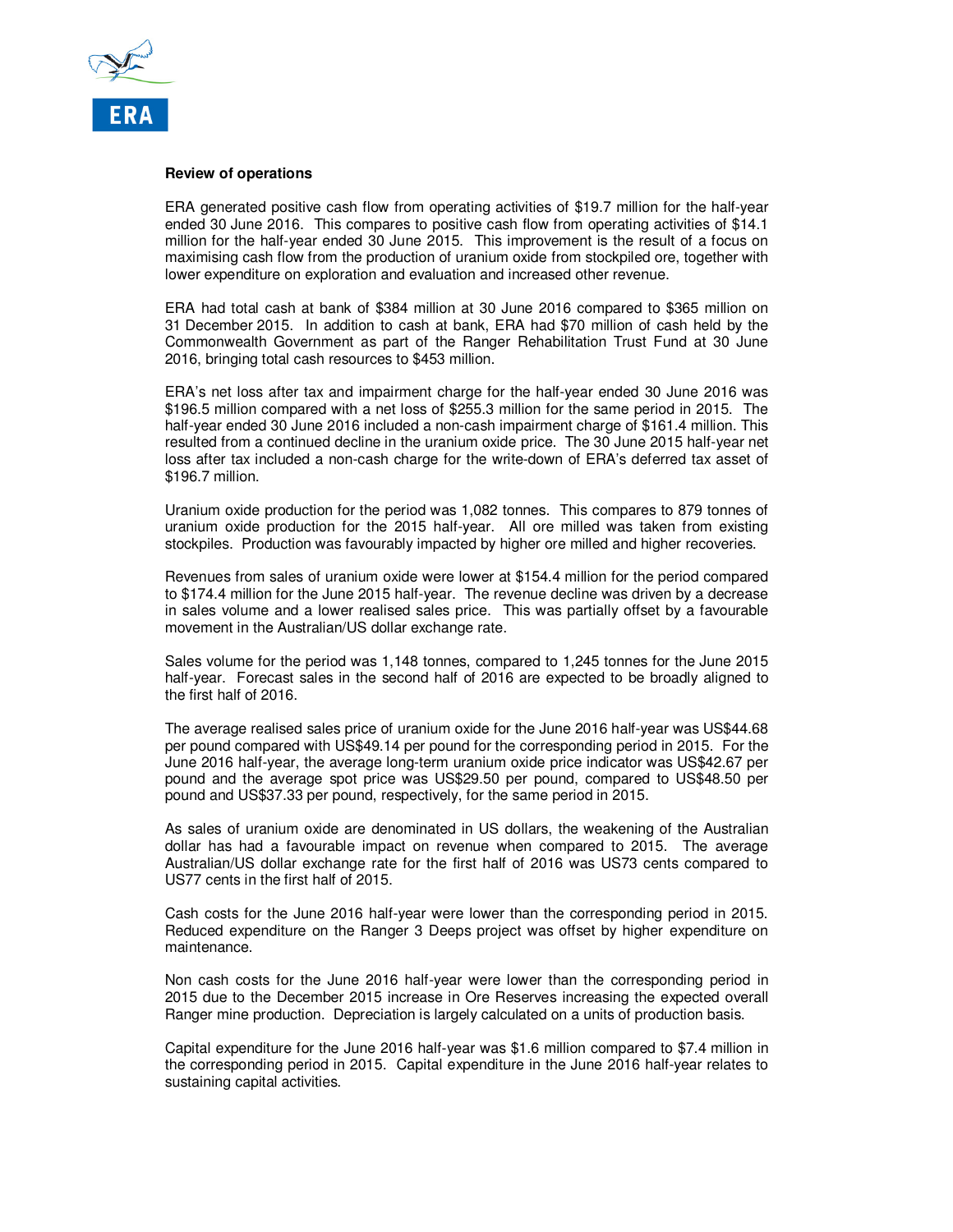

#### **Rehabilitation**

Progressive rehabilitation of the Ranger Project Area continued during the first half of 2016 which included the completion of capping of Pit 1 and commissioning of dredging infrastructure to transfer tailings from the Tailings Storage Facility to Pit 3. Dredging operations have demonstrated full capacity during the period.

At 30 June 2016, the ERA rehabilitation provision was \$507 million.

#### **Strategic Review**

Following advice received from Gundjeihmi Aboriginal Corporation in the second half of 2015 that the Mirarr Traditional Owners did not support an extension to the Ranger Authority, ERA conducted a strategic review of its business.

The review outcomes were announced in May 2016 and comprised three near-term strategic priorities for the Company:

- continue the progressive rehabilitation of the Ranger Project Area and provide additional assurance to stakeholders that rehabilitation can be fully delivered and funded in a range of business scenarios;
- maximise the generation of cash flow from the processing of stockpiled ore, which can potentially be sustained until late 2020 (the current Ranger Authority expires in January 2021); and
- preserve the option for the future development of Ranger 3 Deeps via ongoing care and maintenance of the Ranger 3 Deeps exploration decline and related infrastructure.

#### **Credit Facility**

In April 2016 the Company entered into a \$100 million credit facility agreement with Rio Tinto. The credit facility agreement provides additional assurance to stakeholders that rehabilitation of the Ranger Project Area can be fully funded in a range of business scenarios.

As at 30 June 2016, ERA had \$453 million in total cash resources and a rehabilitation provision of \$507 million. Under current assumptions relevant to ERA's cash position<sup>1</sup> and having regard to the expected years of future production, the Company expects to have sufficient financial resources without drawing on the facility to fully fund its rehabilitation programme.

However, should those assumptions not be realised, and in the absence of any other successful developments or asset sales, the Company may draw on the facility. The credit facility can be terminated at any time by ERA. Further details of the credit facility are set out in a separate release to ASX dated 29 April 2016.

#### **Exploration**

 $\overline{a}$ 

There was no exploration expenditure for the half-year ended 30 June 2016.

The Ranger 3 Deeps exploration decline remains under care and maintenance.

<sup>&</sup>lt;sup>1</sup> Such assumptions include foreign exchange rate, uranium oxide prices, input and consumable costs, stockpile mining and other operational plans.